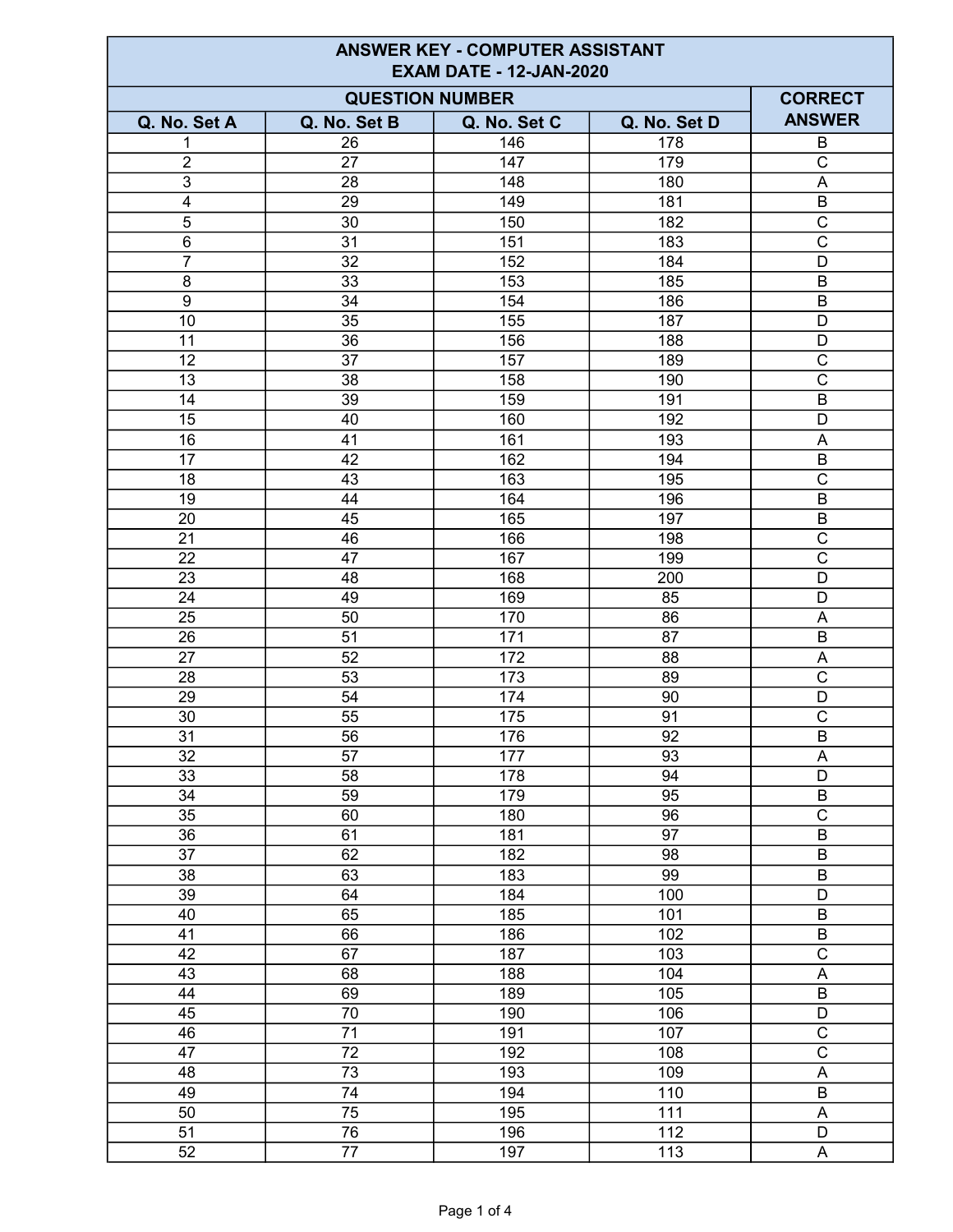| <b>ANSWER KEY - COMPUTER ASSISTANT</b><br><b>EXAM DATE - 12-JAN-2020</b> |                                        |                          |                  |                           |
|--------------------------------------------------------------------------|----------------------------------------|--------------------------|------------------|---------------------------|
|                                                                          | <b>CORRECT</b>                         |                          |                  |                           |
| Q. No. Set A                                                             | <b>QUESTION NUMBER</b><br>Q. No. Set B | Q. No. Set C             | Q. No. Set D     | <b>ANSWER</b>             |
| 53                                                                       | 78                                     | 198                      | 114              | C                         |
| 54                                                                       | 79                                     | 199                      | 115              | A                         |
| 55                                                                       | 80                                     | 200                      | 116              | $\overline{\mathrm{c}}$   |
| 56                                                                       | 81                                     | 85                       | 117              | $\overline{C}$            |
| 57                                                                       | 82                                     | 86                       | 118              | B                         |
| 58                                                                       | 83                                     | 87                       | 119              | $\mathsf A$               |
| 59                                                                       | 84                                     | 88                       | 120              | $\sf B$                   |
| 60                                                                       | 85                                     | 89                       | 121              | $\mathsf C$               |
| 61                                                                       | 86                                     | 90                       | 122              | $\sf B$                   |
| 62                                                                       | 87                                     | 91                       | 123              | A                         |
| 63                                                                       | 88                                     | 92                       | 124              | D                         |
| 64                                                                       | 89                                     | 93                       | 125              | D                         |
| 65                                                                       | 90                                     | 94                       | 126              | D                         |
| 66                                                                       | 91                                     | 95                       | 127              | $\overline{\text{c}}$     |
| 67                                                                       | 92                                     | 96                       | 128              | $\overline{D}$            |
| 68                                                                       | 93                                     | 97                       | 129              | $\sf B$                   |
| 69                                                                       | 94                                     | 98                       | 130              | $\overline{C}$            |
| 70                                                                       | 95                                     | 99                       | 131              | $\sf B$                   |
| 71                                                                       | 96                                     | 100                      | 132              | B                         |
| 72                                                                       | 97                                     | 101                      | 133              | B                         |
| 73                                                                       | 98                                     | 102                      | 134              | A                         |
| 74                                                                       | 99                                     | 103                      | 135              | D                         |
| $\overline{75}$                                                          | 100                                    | 104                      | 136              | $\sf B$                   |
| 76                                                                       | 101                                    | 105                      | 137              | $\mathsf C$               |
| 77                                                                       | 102                                    | 106                      | 138              | $\overline{\text{c}}$     |
| 78                                                                       | 103                                    | 107                      | 139              | Α                         |
| 79                                                                       | 104                                    | 108                      | 140              | D                         |
| 80                                                                       | 105                                    | 109                      | 141              | A                         |
| 81                                                                       | 106                                    | 110                      | 142              | B                         |
| 82<br>83                                                                 | 107                                    | 111<br>$\frac{112}{112}$ | 143<br>144       | $\overline{C}$            |
| 84                                                                       | 108<br>109                             | 113                      | 145              | $\overline{B}$<br>$\sf B$ |
| 85                                                                       | 110                                    | 114                      | 146              | D                         |
| 86                                                                       | 111                                    | 115                      | 147              | $\overline{\mathrm{C}}$   |
| 87                                                                       | 112                                    | 116                      | 148              | A                         |
| 88                                                                       | 113                                    | 117                      | 149              | $\overline{\text{c}}$     |
| 89                                                                       | 114                                    | 118                      | 150              | D                         |
| $\overline{90}$                                                          | $\frac{115}{115}$                      | 119                      | 151              | $\overline{D}$            |
| $\overline{91}$                                                          | 116                                    | 120                      | $\overline{152}$ | $\overline{\text{c}}$     |
| $\overline{92}$                                                          | $\mathbf 1$                            | 121                      | 153              | $\overline{\mathsf{D}}$   |
| $\overline{93}$                                                          | $\overline{2}$                         | 122                      | 154              | $\overline{\mathsf{A}}$   |
| 94                                                                       | $\overline{3}$                         | 123                      | 155              | $\overline{\mathsf{D}}$   |
| $\overline{95}$                                                          | $\overline{\mathbf{4}}$                | 124                      | 156              | $\sf B$                   |
| 96                                                                       | $\overline{5}$                         | 125                      | 157              | $\boldsymbol{\mathsf{A}}$ |
| $\overline{97}$                                                          | $\overline{6}$                         | 126                      | 158              | $\overline{\text{c}}$     |
| 98                                                                       | $\overline{7}$                         | 127                      | 159              | $\boldsymbol{\mathsf{A}}$ |
| $\overline{99}$                                                          | $\overline{8}$                         | 128                      | 160              | $\boldsymbol{\mathsf{A}}$ |
| 100                                                                      | $\overline{9}$                         | 129                      | 161              | $\boldsymbol{\mathsf{A}}$ |
| 101                                                                      | 10                                     | 130                      | 162              | $\overline{C}$            |
| 102                                                                      | 11                                     | 131                      | 163              | $\overline{B}$            |
| 103                                                                      | 12                                     | 132                      | 164              | D                         |
| 104                                                                      | 13                                     | 133                      | 165              | $\overline{\text{c}}$     |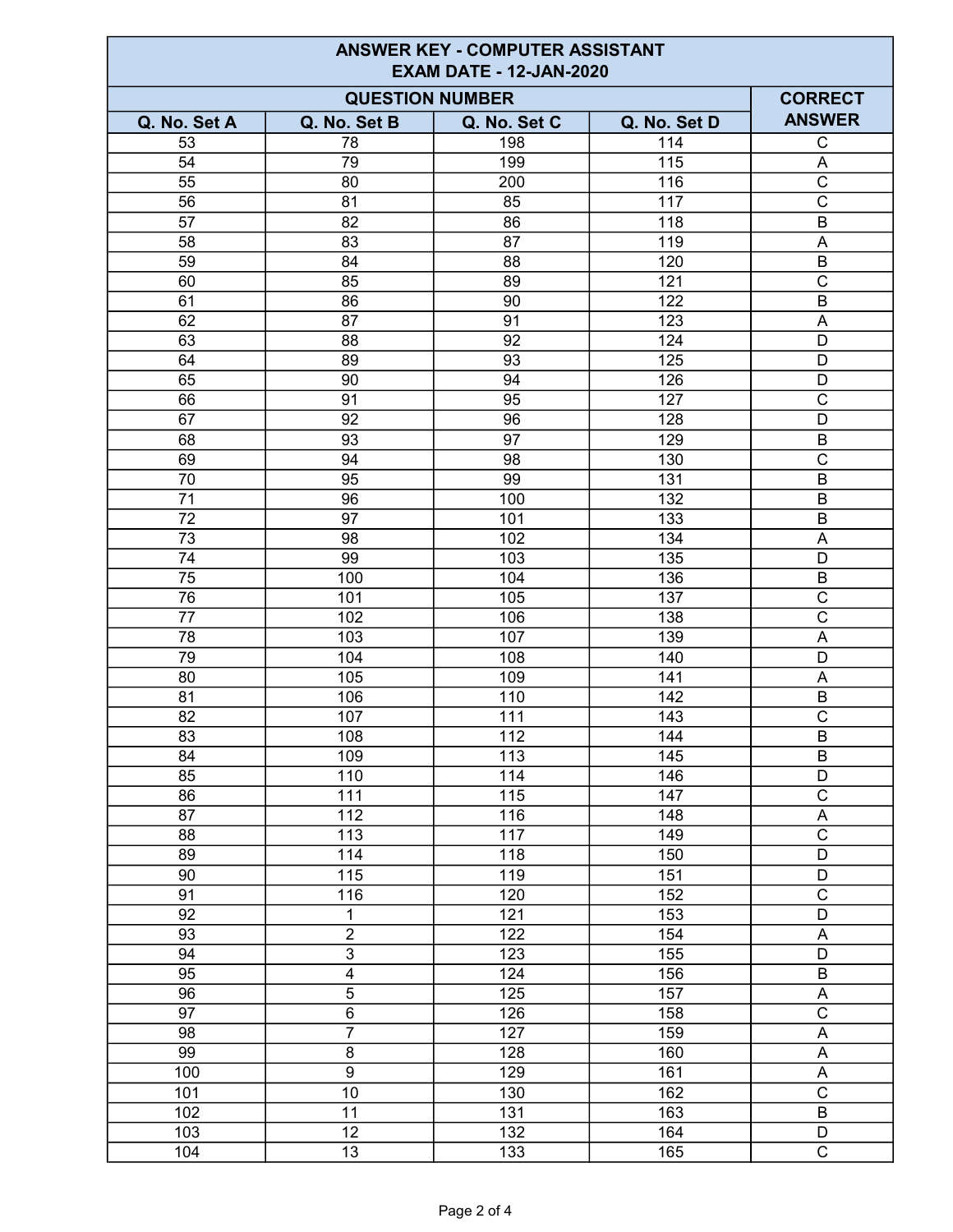| <b>ANSWER KEY - COMPUTER ASSISTANT</b><br><b>EXAM DATE - 12-JAN-2020</b> |                  |                 |                 |                                           |
|--------------------------------------------------------------------------|------------------|-----------------|-----------------|-------------------------------------------|
| <b>QUESTION NUMBER</b>                                                   |                  |                 |                 | <b>CORRECT</b>                            |
| Q. No. Set A                                                             | Q. No. Set B     | Q. No. Set C    | Q. No. Set D    | <b>ANSWER</b>                             |
| 105                                                                      | 14               | 134             | 166             | $\overline{C}$                            |
| 106                                                                      | 15               | 135             | 167             | $\overline{C}$                            |
| 107                                                                      | 16               | 136             | 168             | $\overline{\text{c}}$                     |
| 108                                                                      | 17               | 137             | 169             | $\overline{\text{c}}$                     |
| 109                                                                      | 18               | 138             | 170             | $\overline{B}$                            |
| 110                                                                      | 19               | 139             | 171             | $\sf B$                                   |
| 111                                                                      | 20               | 140             | 172             | D                                         |
| 112                                                                      | 21               | 141             | 173             | A                                         |
| 113                                                                      | 22               | 142             | 174             | B                                         |
| 114                                                                      | 23               | 143             | 175             | B                                         |
| 115                                                                      | 24               | 144             | 176             | D                                         |
| 116                                                                      | 25               | 145             | 177             | D                                         |
| 117                                                                      | 141              | 28              | 11              | D                                         |
| 118                                                                      | 142              | 29              | 12              | $\overline{B}$                            |
| 119                                                                      | 143              | 30              | 13              | $\overline{\mathrm{c}}$                   |
| 120                                                                      | 144              | 31              | 14              | $\overline{\mathrm{c}}$                   |
| 121                                                                      | 145              | 32              | 1               | $\overline{C}$                            |
| 122                                                                      | 146              | 33              | $\overline{2}$  | $\overline{\text{C}}$                     |
| 123                                                                      | 147              | 34              | 3               | Α                                         |
| 124                                                                      | 148              | 21              | 4               | A                                         |
| 125                                                                      | 149              | 22              | 5               | D                                         |
| 126                                                                      | 150              | 23              | $\overline{6}$  | $\overline{\text{c}}$                     |
| 127                                                                      | 137              | 24              | 7               | Α                                         |
| 128                                                                      | 138              | 25              | 8               | A                                         |
| 129                                                                      | 139              | 26              | $\overline{9}$  | A                                         |
| 130                                                                      | 140              | 27              | 10              | $\overline{B}$                            |
| 131                                                                      | 171              | 65              | 55              | $\overline{B}$                            |
| 132                                                                      | 172              | 66              | 56              | $\overline{\text{c}}$                     |
| 133                                                                      | 173              | 67              | 57              | $\overline{\text{c}}$                     |
| 134                                                                      | 174              | 68              | 58              | D                                         |
| $\overline{135}$                                                         | $\overline{175}$ | 69              | 59              | $\overline{C}$                            |
| 136                                                                      | 176              | 70              | 60              | $\overline{A}$                            |
| 137                                                                      | 177              | 71              | 61              | $\overline{\text{c}}$                     |
| 138                                                                      | 178              | 72              | 62              | D                                         |
| 139                                                                      | 179              | $\overline{73}$ | 63              | $\overline{D}$                            |
| 140                                                                      | 180              | 74              | 64              | $\overline{\text{c}}$                     |
| 141                                                                      | 181              | $\overline{75}$ | $\overline{15}$ | $\overline{\text{c}}$                     |
| 142                                                                      | 182              | 76              | 16              | $\overline{A}$                            |
| 143                                                                      | 183              | $\overline{77}$ | $\overline{17}$ | $\overline{D}$                            |
| 144                                                                      | 184              | $\overline{78}$ | $\overline{18}$ | $\overline{B}$                            |
| 145                                                                      | 185              | 79              | 19              | $\overline{\mathsf{B}}$                   |
| 146                                                                      | 186              | 80              | 20              | $\sf B$                                   |
| 147                                                                      | 187              | 81              | 21              | D                                         |
| 148                                                                      | 188              | 82              | 22              | $\overline{D}$                            |
| 149                                                                      | 189              | 83              | 23              | $\overline{\text{c}}$                     |
| 150                                                                      | 190              | 84              | 24              | $\overline{\text{c}}$                     |
| 151<br>152                                                               | 191              | $\overline{35}$ | $\overline{25}$ | $\overline{B}$<br>$\overline{\mathrm{c}}$ |
| 153                                                                      | 192              | 36<br>37        | 26<br>27        | $\overline{B}$                            |
| 154                                                                      | 193<br>194       | $\overline{38}$ | 28              | $\overline{D}$                            |
| 155                                                                      | 195              | $\overline{39}$ | $\overline{29}$ | $\overline{D}$                            |
|                                                                          |                  | 40              | 30              | $\overline{D}$                            |
| 156                                                                      | 196              |                 |                 |                                           |